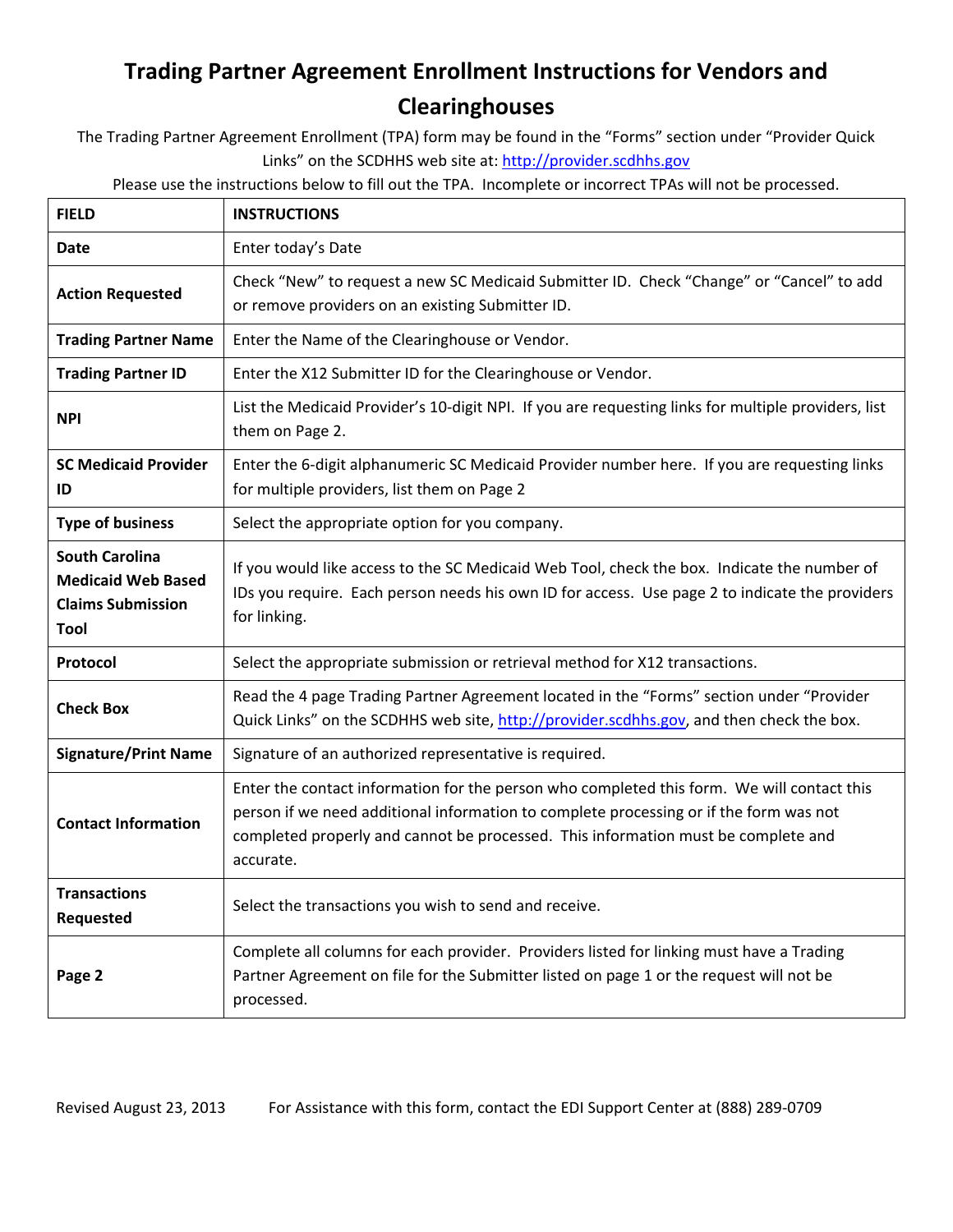## **Trading Partner Agreement Enrollment**

Fax to (803) 870-9021 or mail to SC Medicaid TPA, PO Box 17, Columbia, SC 29202

| Date                                         |                                                                                                                                              |                                                                                                                  |                                                                                                                                          |  |  |  |
|----------------------------------------------|----------------------------------------------------------------------------------------------------------------------------------------------|------------------------------------------------------------------------------------------------------------------|------------------------------------------------------------------------------------------------------------------------------------------|--|--|--|
| <b>Action Requested</b>                      | New Trading Partner ID                                                                                                                       | Change                                                                                                           | Cancel                                                                                                                                   |  |  |  |
| <b>Trading Partner</b><br>Name               |                                                                                                                                              |                                                                                                                  |                                                                                                                                          |  |  |  |
| <b>Trading Partner ID</b><br>(if applicable) |                                                                                                                                              |                                                                                                                  |                                                                                                                                          |  |  |  |
| <b>NPI</b>                                   |                                                                                                                                              | <b>SC Medicaid Provider ID</b>                                                                                   |                                                                                                                                          |  |  |  |
| Type of Business:                            | Medicaid Provider<br><b>Billing Service</b>                                                                                                  | Clearinghouse<br>Other (please specify)                                                                          | Software Vendor                                                                                                                          |  |  |  |
|                                              | South Carolina Medicaid Web-Based Claims Submission Tool                                                                                     |                                                                                                                  |                                                                                                                                          |  |  |  |
| Select one                                   | Requesting access<br>No access needed<br>Link to existing IDs                                                                                | Number of IDs requested                                                                                          |                                                                                                                                          |  |  |  |
| Protocol                                     | Secure FTP<br>CD                                                                                                                             | WS_FTP Pro<br><b>Diskette</b>                                                                                    |                                                                                                                                          |  |  |  |
| Signature<br><b>Print Name</b>               | Claims and Related Transactions.                                                                                                             |                                                                                                                  | I have read, understand, and agree with the conditions set forth in the South Carolina Medicaid Trading Partner Agreement for Electronic |  |  |  |
| <b>Contact information</b>                   |                                                                                                                                              |                                                                                                                  |                                                                                                                                          |  |  |  |
| Name                                         |                                                                                                                                              | Email                                                                                                            |                                                                                                                                          |  |  |  |
| <b>Address</b>                               |                                                                                                                                              |                                                                                                                  |                                                                                                                                          |  |  |  |
|                                              | City                                                                                                                                         | <b>State</b>                                                                                                     | Zip                                                                                                                                      |  |  |  |
| Phone                                        |                                                                                                                                              | Fax                                                                                                              |                                                                                                                                          |  |  |  |
| Software Vendor or<br><b>Billing Agent</b>   |                                                                                                                                              |                                                                                                                  |                                                                                                                                          |  |  |  |
| <b>Transactions Requested</b>                |                                                                                                                                              |                                                                                                                  |                                                                                                                                          |  |  |  |
| N<br>Yl<br>N<br>N<br>N                       | N<br>Yl<br>270 - Eligibility IN<br>$\mathsf{N}$<br>271 - Eligibility OUT<br>N<br>276 - Claims Status IN<br>N<br>Υ<br>277 - Claims Status OUT | 835 - Electronic Remittance<br>837I - Institutional Claims<br>837P - Professional Claims<br>837D - Dental Claims | N<br>Y<br>820 - Premium Payments<br>N<br>278 - Authorization<br>N<br>834 - Benefit Enrollment                                            |  |  |  |